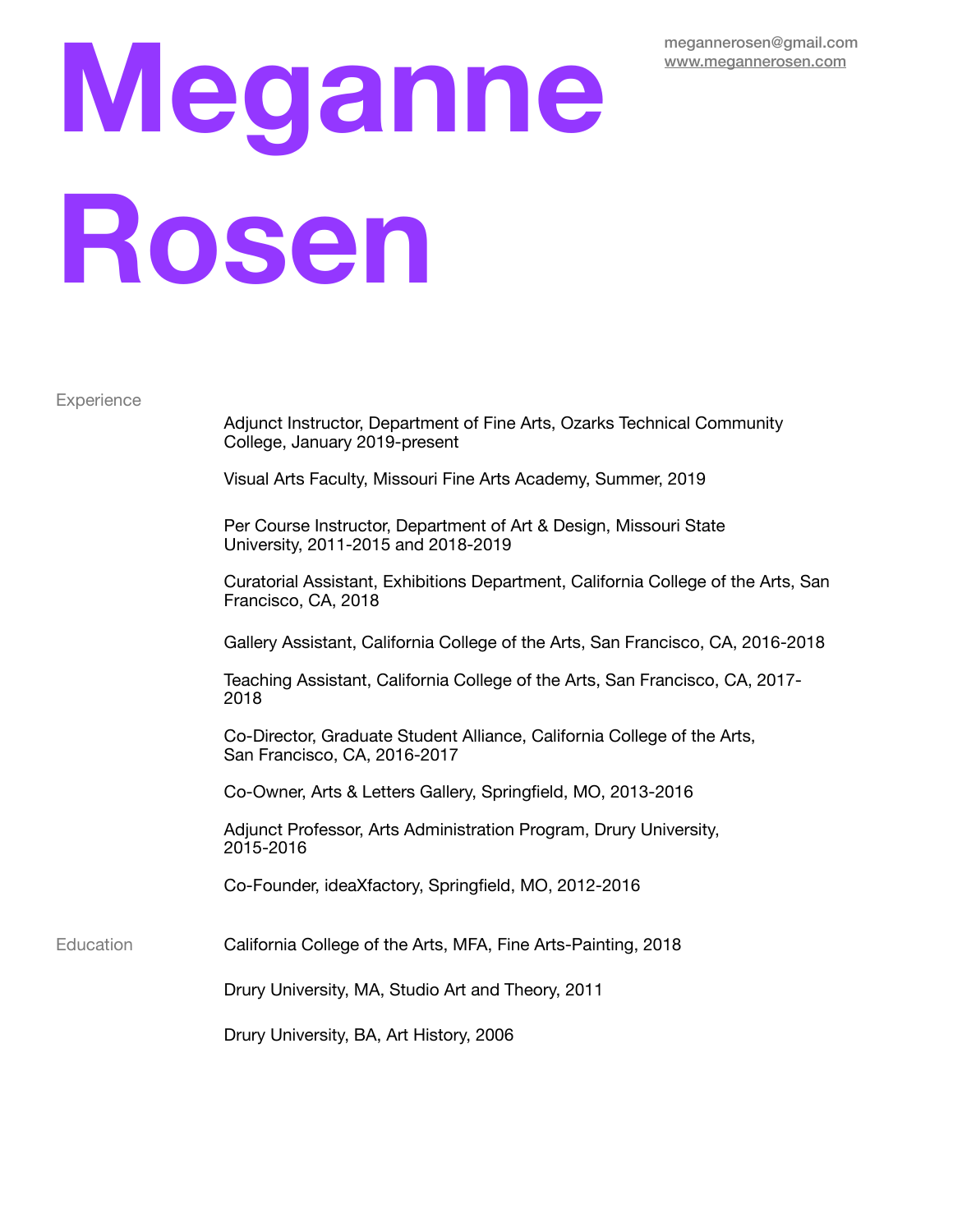| Awards                                          | Leon Dennis and Christin Nelson Award, California College of the Arts, 2018                                                                                 |
|-------------------------------------------------|-------------------------------------------------------------------------------------------------------------------------------------------------------------|
|                                                 | Honorable Mention, MFA Written Thesis Award, California College of the Arts, 2018                                                                           |
|                                                 | Community Engagement Honorable Mention, Leadership Award, CCA, 2017                                                                                         |
|                                                 | Clyde & Co. Art Award Finalist, San Francisco, 2017                                                                                                         |
|                                                 | Artistic Merit Scholarship, California College of the Arts, 2016-2018                                                                                       |
|                                                 | Juror's Choice Award, Watercolor USA, 2015                                                                                                                  |
|                                                 | Magna Cum Laude, Drury University, 2006                                                                                                                     |
|                                                 | Warren Wright Scholar, Drury University, 2003                                                                                                               |
|                                                 | Trustee Scholar, Full Academic Ride, Drury University, 2002                                                                                                 |
| Grants                                          | National Endowment for the Arts, ideaXfactory, 2014                                                                                                         |
|                                                 | ArtPlace America, Place-Making Grant, ideaXfactory, 2013                                                                                                    |
| Residencies                                     | LACAWAC, Lake Aerial, Pennsylvania, September, 2018                                                                                                         |
|                                                 | Byrdcliffe, Woodstock, New York, August-September, 2018                                                                                                     |
| Selected Artist Talks,<br>Panels, & Conferences |                                                                                                                                                             |
|                                                 | Toxicity & Transparency: Meganne Rosen Artist Talk, ArtLink, Fort Wayne, IN, December<br>6, 2019                                                            |
|                                                 | "Craft, Color, & Contours: The Influence of Pop in Contemporary Art" by Meganne<br>Rosen, Art & Design Division, PCA/ACA, Washington, D.C., April 21, 2019  |
|                                                 | Midcareer Artist Panel, Creamery Art Center, Springfield, Missouri, February 21, 2019                                                                       |
|                                                 | Input + Output: Jesse Tyler and Meganne Rosen, Input + Output Critique and Artist<br>Talks, Springfield Art Museum, Springfield, Missouri, January 12, 2019 |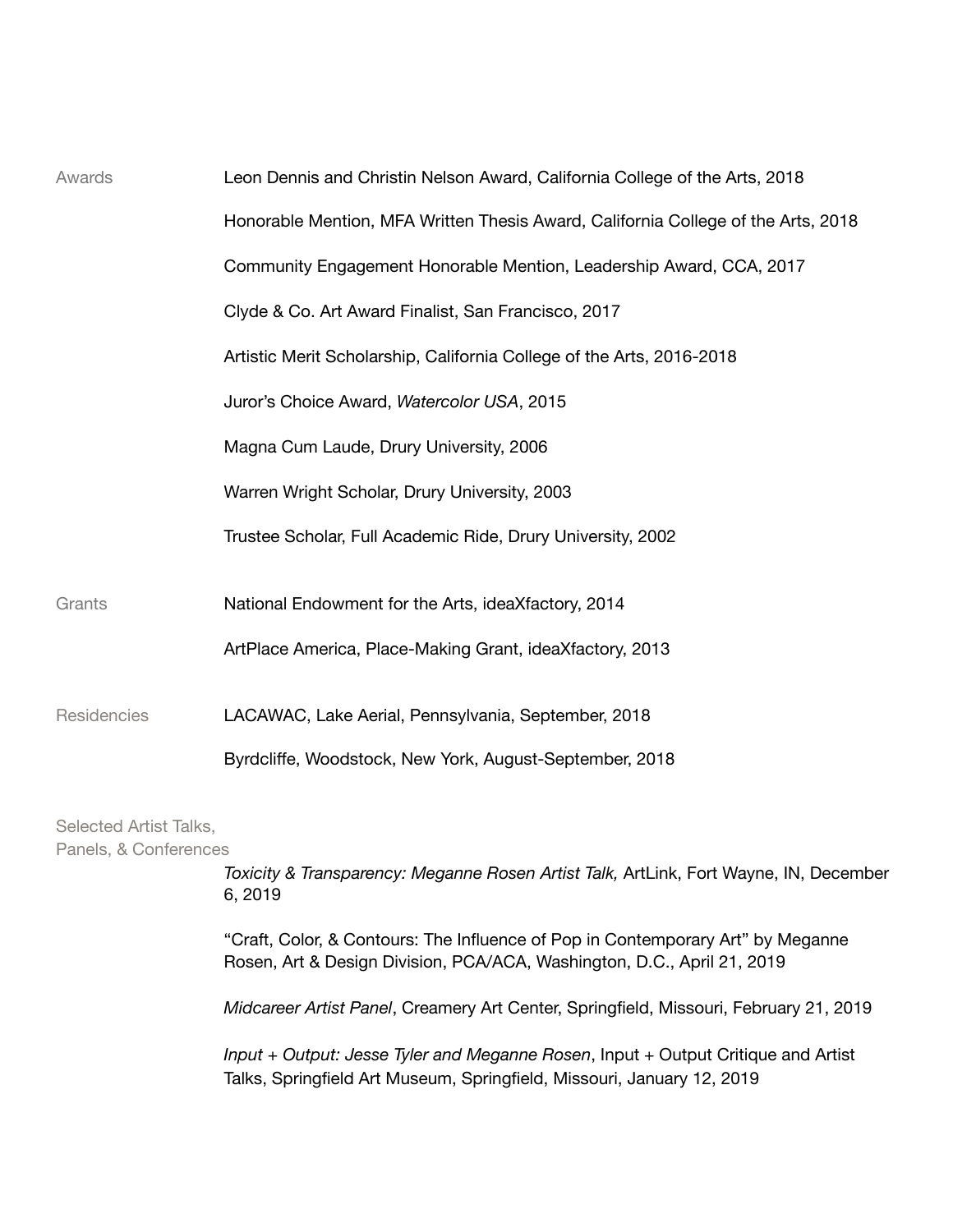|                                             | deep time construction: a panel discussion featuring Amanda Russell Wallace,<br>Jennif(f)er Tamayo, and Meganne Rosen in conversation with curators Eunsong Kim and<br>Nasrin Himada. Wattis Institute for Contemporary Art, San Francisco, California, June 1,<br>2018 |
|---------------------------------------------|-------------------------------------------------------------------------------------------------------------------------------------------------------------------------------------------------------------------------------------------------------------------------|
|                                             | CCA MFA Fine Arts Thesis Reading, 500 Capp Street Foundation, San Francisco,<br>California, January 22, 2018                                                                                                                                                            |
|                                             | Cartography of Color: New Work by Meganne Rosen O'Neal. Artist talk. Pool Art Center,<br>Drury University, Springfield, Missouri. March 4, 2016                                                                                                                         |
|                                             | Women in the Arts Panel, Women's History Month Conference, Missouri State<br>University, March 5, 2015                                                                                                                                                                  |
| <b>Selected Press &amp;</b><br>Publications |                                                                                                                                                                                                                                                                         |
|                                             | Create! Magazine, Volume 12, p. 170-173 December, 2018                                                                                                                                                                                                                  |
|                                             | Studio Visit Magazine, Volume 42, p.132-133, October, 2018                                                                                                                                                                                                              |
|                                             | "Isoluminance, Racial Trauma, and the Stamina of Perception: Amanda Wallace's Field<br>House" by Meganne Rosen, contemptorary.org for the Wattis Institute of Contemporary<br>Arts' exhibition deep-time construction, San Francisco, CA, May, 2018                     |
|                                             | Blur: Deciphering Abstraction in Contemporary Painting by Meganne Rosen, MFA<br>thesis, California College of the Arts, SF, CA, December, 2017                                                                                                                          |
|                                             | MFA Now 2017, Root Division, San Francisco, CA, Spring, 2017                                                                                                                                                                                                            |
|                                             | Moon City Review, Missouri State University, cover art, 2016                                                                                                                                                                                                            |
|                                             | "[Rosen] O'Neal Explores Color at Drury's Art Gallery" by Camille Dautrich, Newsleader,<br>March, 2016                                                                                                                                                                  |
|                                             | "New Artists, New Media at Watercolor USA" by Camille Dautrich, Newsleader, June,<br>2015                                                                                                                                                                               |
|                                             | "Arts & Letters: Downtown Springfield" by Savannah Waszczuk, 417 Magazine, March,<br>2015                                                                                                                                                                               |
|                                             | "417's Most Creative Mind", 417 Magazine, February, 2015                                                                                                                                                                                                                |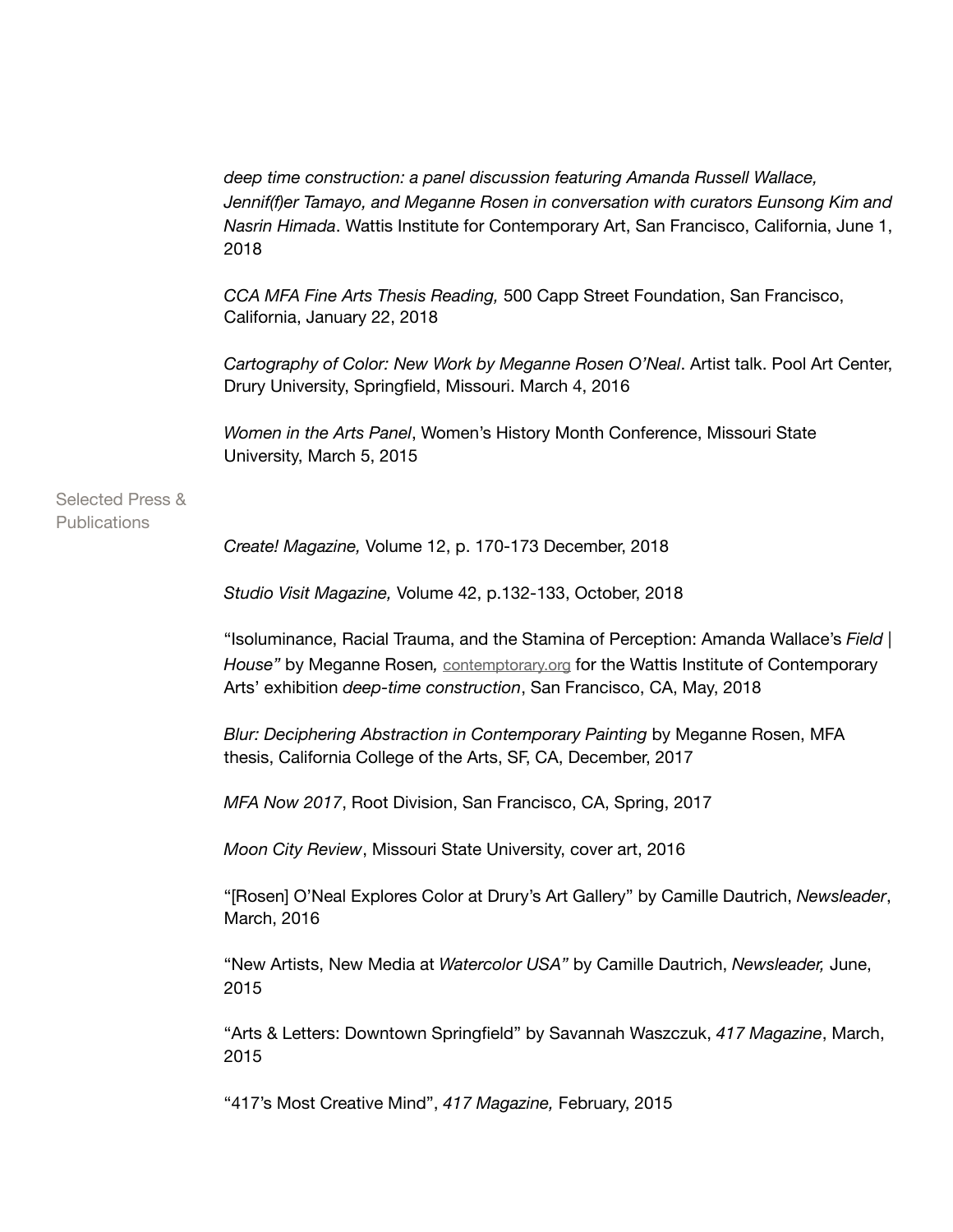Selected Group **Exhibitions** 

 *Bathymetry*, OH Gallery, Springfield, Missouri, March, 2020 *Transparency and Toxicity,* Artlink Gallery, Fort Wayne, Indiana, December, 2019 *Blips,* BookMarx, Springfield, Missouri, December, 2018 *Rad Byrd,* AIR Studios, Byrdcliffe Artist Colony, Woodstock, NY, August, 2018 *Rumpelstiltskin*, Sienna Ranch, Lafayette, California, April, 2017 *Cartography of Color*, Cox Gallery, Drury University, Springfield, Missouri, March, 2016 *Contemporary Palimpsest*, BookMarx, Springfield, Missouri, November, 2014 *Self Portrait: Fictitious Topographies*, MA Thesis Show, Pool Art Center, Drury University, August, 2011 *Collaborations*, OH Gallery, Springfield, Missouri, August, 2020 *Group Show*, The Jones Gallery, Kansas City, Missouri, March, 2020 *Angad Arts Biannual*, Angad Arts Hotel, St. Louis, Missouri January-April, 2020 *Blackout*, Obelisk Home, October, Springfield, Missouri, 2019 *99x: Myths & Monsters*, Springfield Art Museum, Springfield, Missouri, September, 2019

 *Midcareer Artists Exhibition*, Creamery Arts Center, Springfield, Missouri, February, 2019

 *eXtreme Fibers*, ideaXfactory, Springfield, Missouri, August-October, 2018

 *27th Annual ISEA International Art Exhibition,* Newport Visual Arts Center, Runyon Gallery, Newport, Oregon, September-October, 2018

 *Drink Me*, H Gallery + Studios, Ventura, CA, August, 2018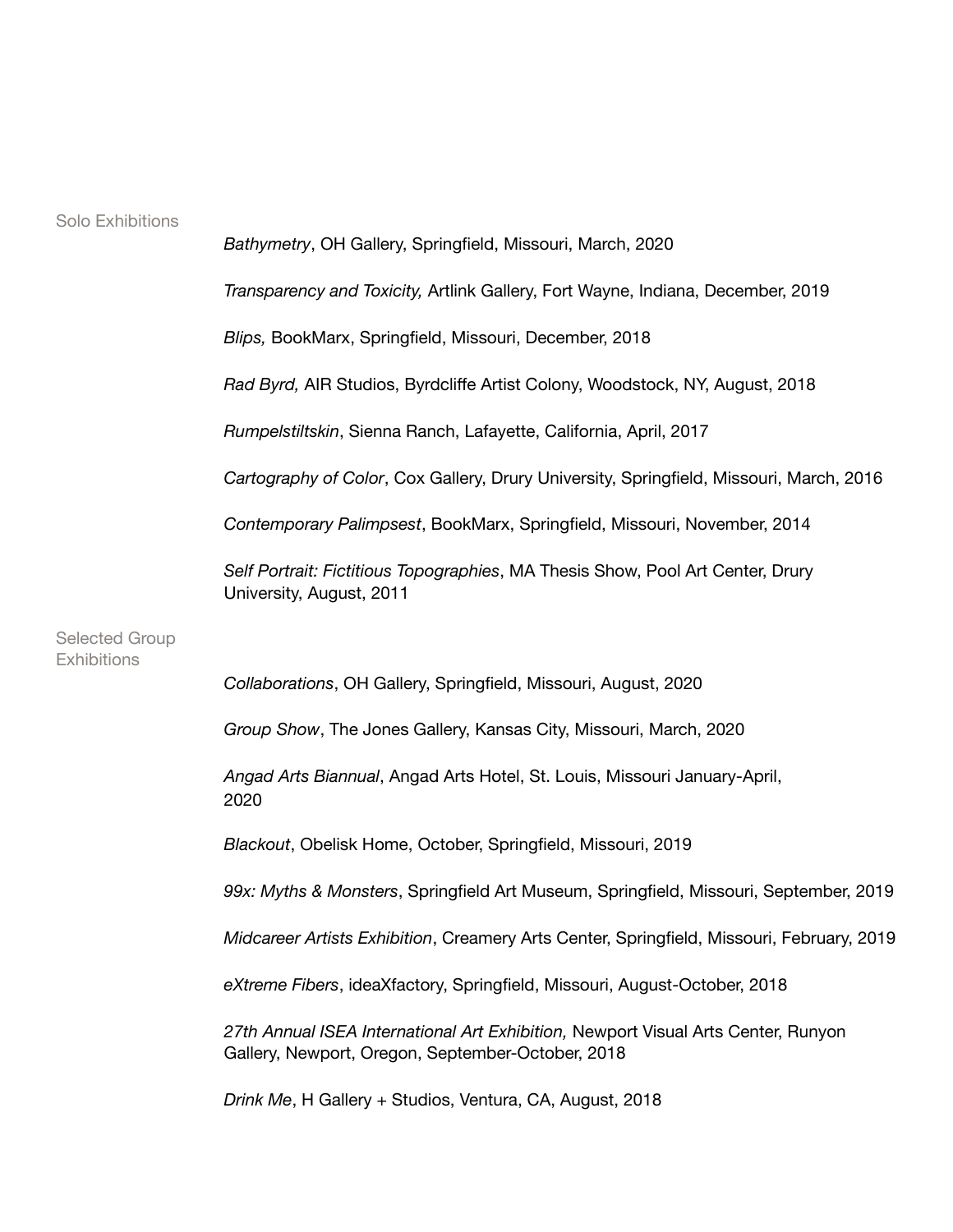*Slice*, Pence Gallery, Davis, CA, July-August, 2018

 *Commencement Exhibition*, The Nave, CCA, San Francisco, CA, May, 2018

 *2018 California College of the Arts MFA Exhibition*, Minnesota Street Project, San Francisco, CA, 2018

 *2018 CAA MFA Exhibition*, Cal Arts Fine Arts Gallery, Los Angeles, CA, February, 2018

 *Artifice & Nature,* California College of the Arts, San Francisco, CA, November, 2017

 *Trash Age: Emily Budd & Meganne Rosen,* Hubbell Street Galleries, San Francisco, CA, August, 2017

 *F*, Embark Gallery, San Francisco, California, June, 2017

 *4x4x4*, The Trapezoid, San Francisco, California, April, 2017

 *Mailbox Hold Show*, Sausalito, California, April, 2017

 *Spread*, Embark Gallery, San Francisco, California, April- May, 2017

 *Watercolor USA*, Springfield Art Museum, Springfield, Missouri, 2015

 *Art Around the World Pop-Up Show*, curated By Steven Spencer, Havanna, Cuba, 2015

 *Art Around the World Pop-Up Show*, curated By Steven Spencer, Panama City, Panama, 2015

 *Art Factory 417 Revisited*, Sky Gallery, Springfield, Missouri, 2015

 *Help From My Friends*, Arts & Letters, Springfield, Missouri, 2014

 *Pop Art Remix*, The Creamery Art Center, Springfield, Missouri, 2013

 *Caught My Eye*, The Creamery Art Center, Springfield, Missouri, 2013

**Selected** 

Curatorial Work *Artifice & Nature,* California College of the Arts, San Francisco, CA, November, 2017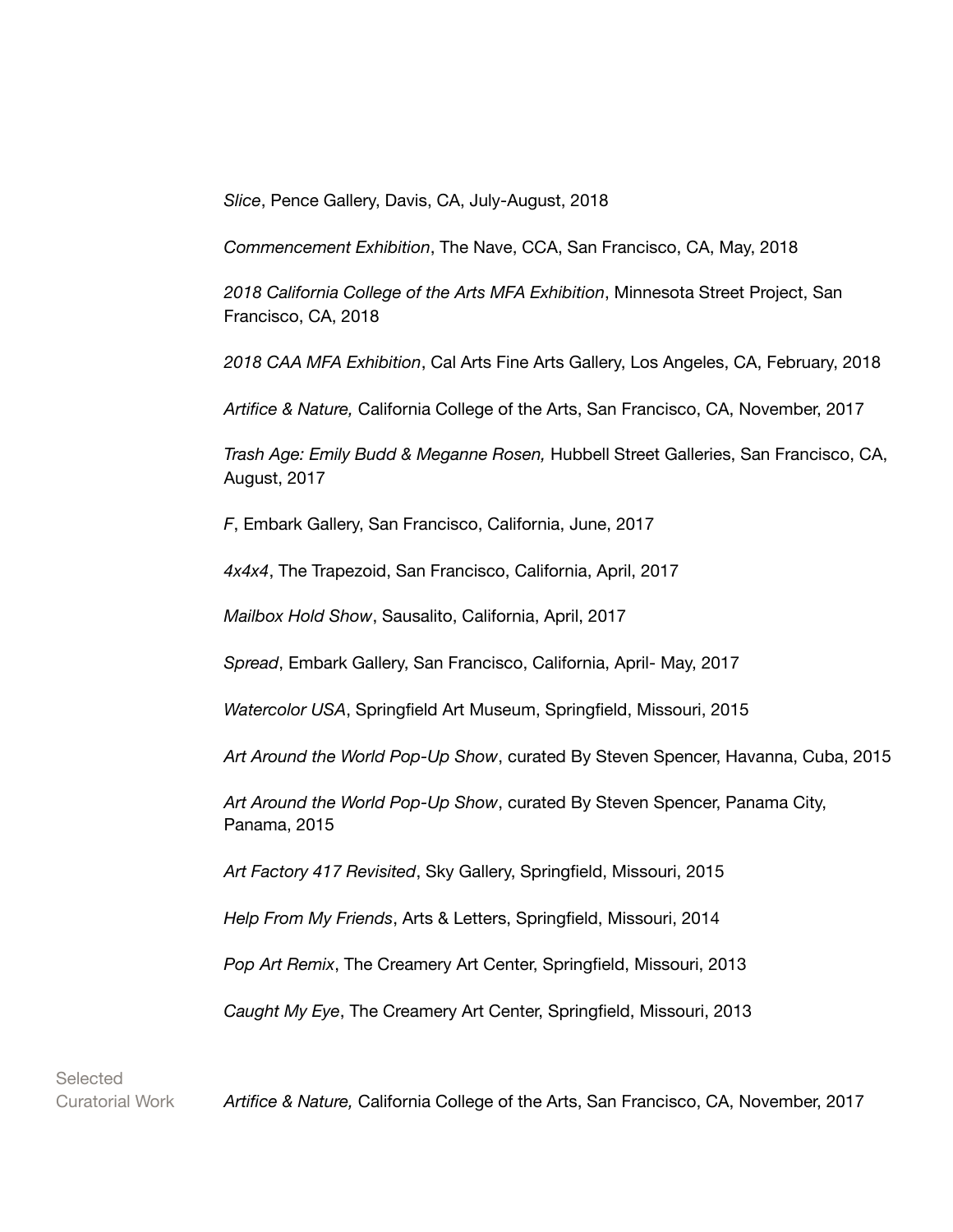*The Post-It Show*, Trapezoid, San Francisco, CA, March, 2017

 *The Post-It Show,* Arts & Letters, Springfield, MO, January, 2016

 *Love, Death, Magic: Megan Frauenhoffer*, Arts & Letters, Springfield, MO, October, 2015

 *Drury Juried Undergraduate Exhibit*, Drury on C-Street, Springfield, MO, October, 2015

 *The Way Things Go*, Drury on C-Street, Springfield, MO, September, 2015

 *Birds of a Feather: H. E. Croan*, Arts & Letters, Springfield, MO, January, 2015

 *Left Undone: Kate Baird,* Arts & Letters, Springfield, MO, July, 2014

 *New Body*: *Gary Bedell*, Arts & Letters, Springfield, MO, June, 2014

 *Recent Work: Jeff Broekhoven*, Arts & Letters, Springfield, MO, January, 2014

 *Artifacts: Tom Parker*, Arts & Letters, Springfield, MO, October, 2013

 *Inside Out, Outside In*, ideaXfactory, Springfield, Missouri, August, 2013

 *Bodies*, LemonDrop, Springfield, Missouri, February, 2013

 *The Post-It Show*, LemonDrop, Springfield, Missouri, September, 2011

 *Thawed: Gary Bedell*, book release, performance, and exhibition, 311 South Avenue, Springfield, MO, March, 2011

 *Les Sept Péchés Capitaux*, LemonDrop, Springfield, MO, March, 2010

Selected Service Organizations and **Memberships** 

 All She Makes, curated online artist directory, member, 2020-Present

 Paint Group, member, 2019-present